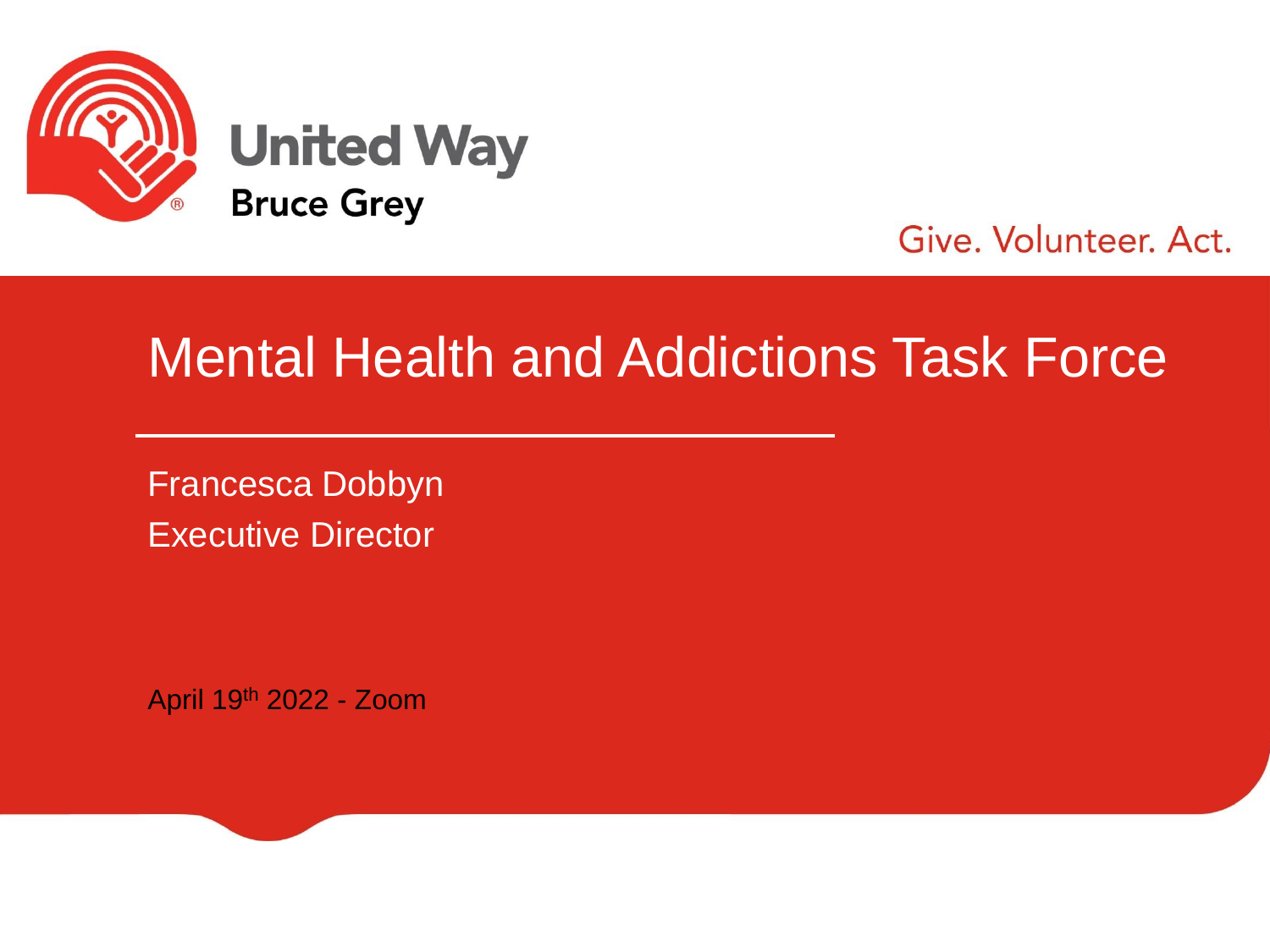

# Salvation Army - Community Services

- Locations in Hanover, Owen Sound, Port Elgin and Wiarton
- Each are autonomous organizations so specialized programs vary location to location
- Application and documentation of income status required to maximize supports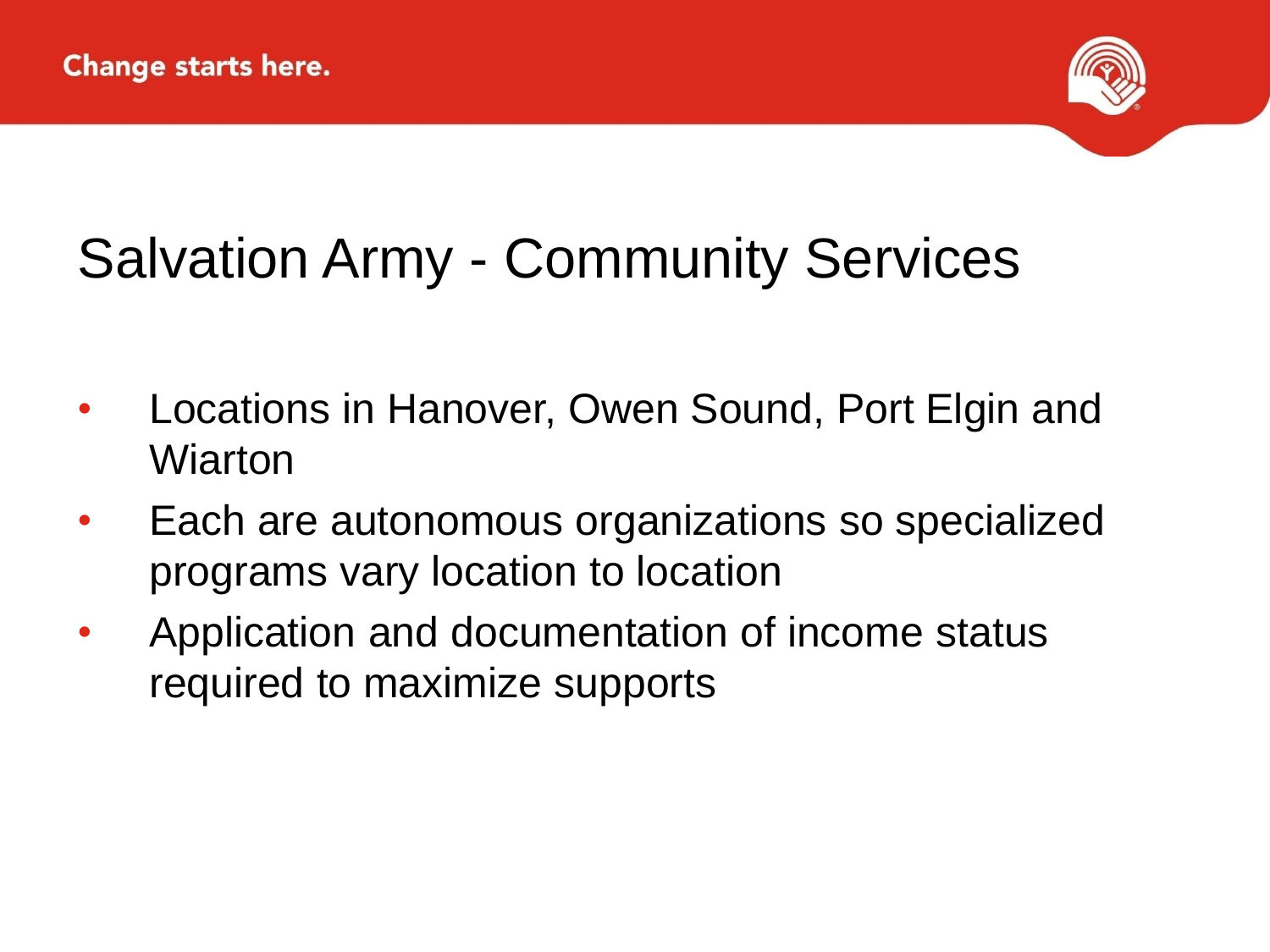

## Salvation Army – typical services

- Food Bank once per month, 3-5 days of food
- Income Tax Clinic(s)
- Christmas assistance
- Emergency relief in food, clothing and household furnishings - may also be able to assist in personal hygiene items such as incontinence supplies.
- Services also include assistance with budgeting, form filling and referral to other community agencies as needed.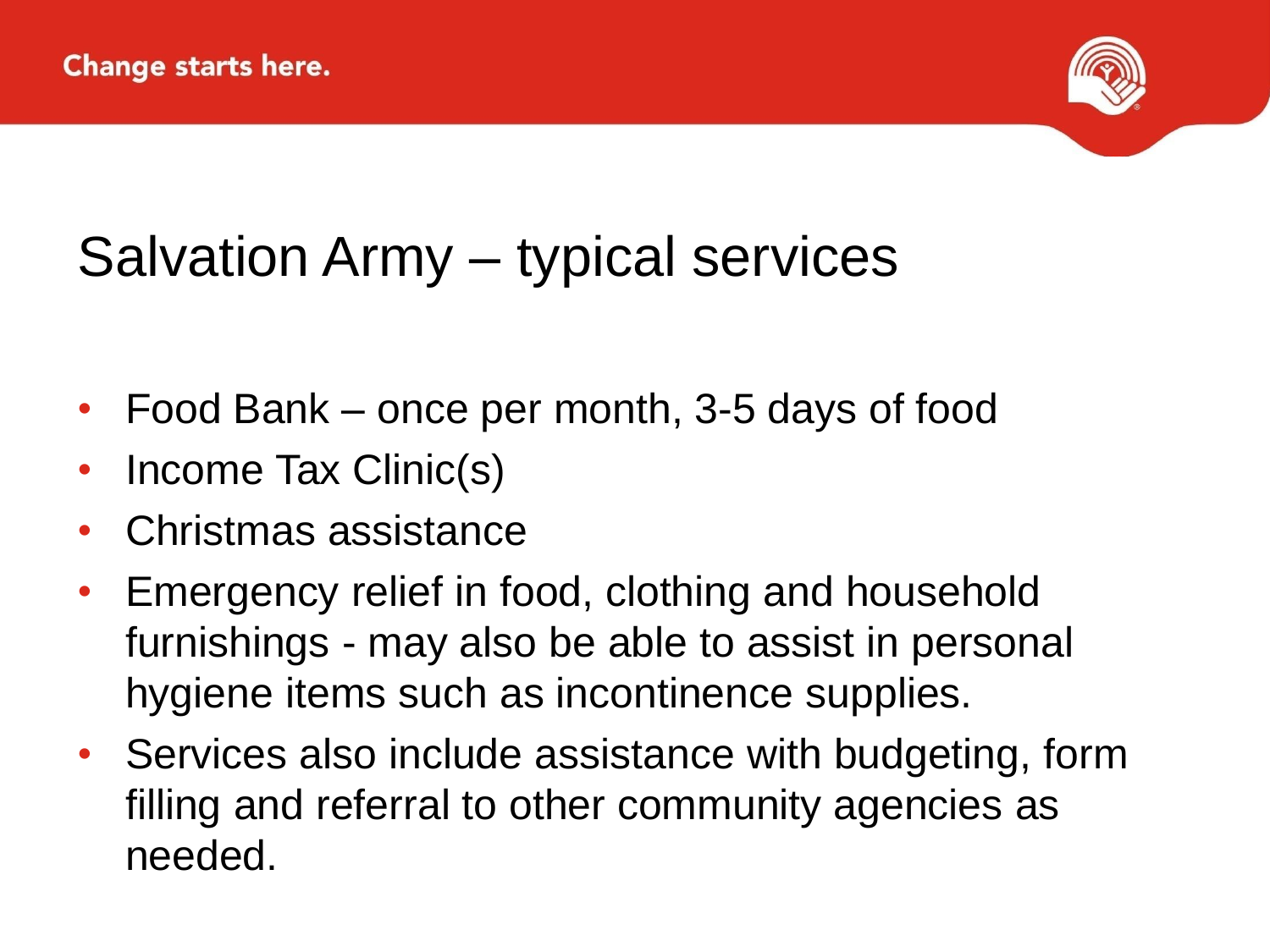

#### **OSHaRE**

Offers meals to whomever requests one.

Pandemic operations: Provides a take-out lunch and supper on weekdays and a bagged lunch on Saturday.

Non-pandemic operations: Sit down evening meal, with seating capacity for 150 (rotating)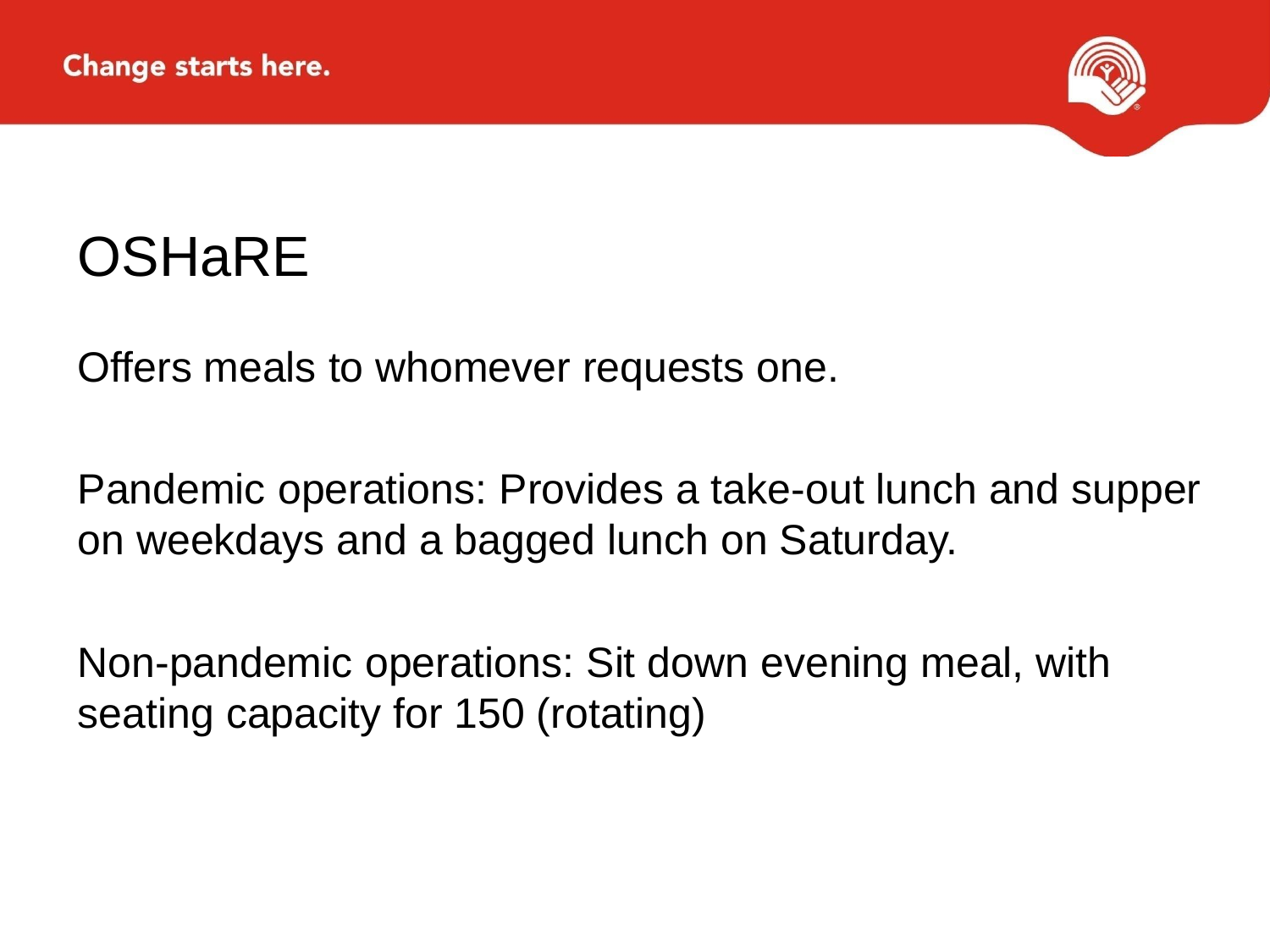

#### Above and beyond

- Provided 12 731 "Meals to Motels" for people without housing that were sheltered in motels May 2020 to September 2021.
- Provided meals for people isolating with Covid-19 during the Delta outbreak June and July 2021
- Provided meals to the Rooming House Delta outbreak June of 2021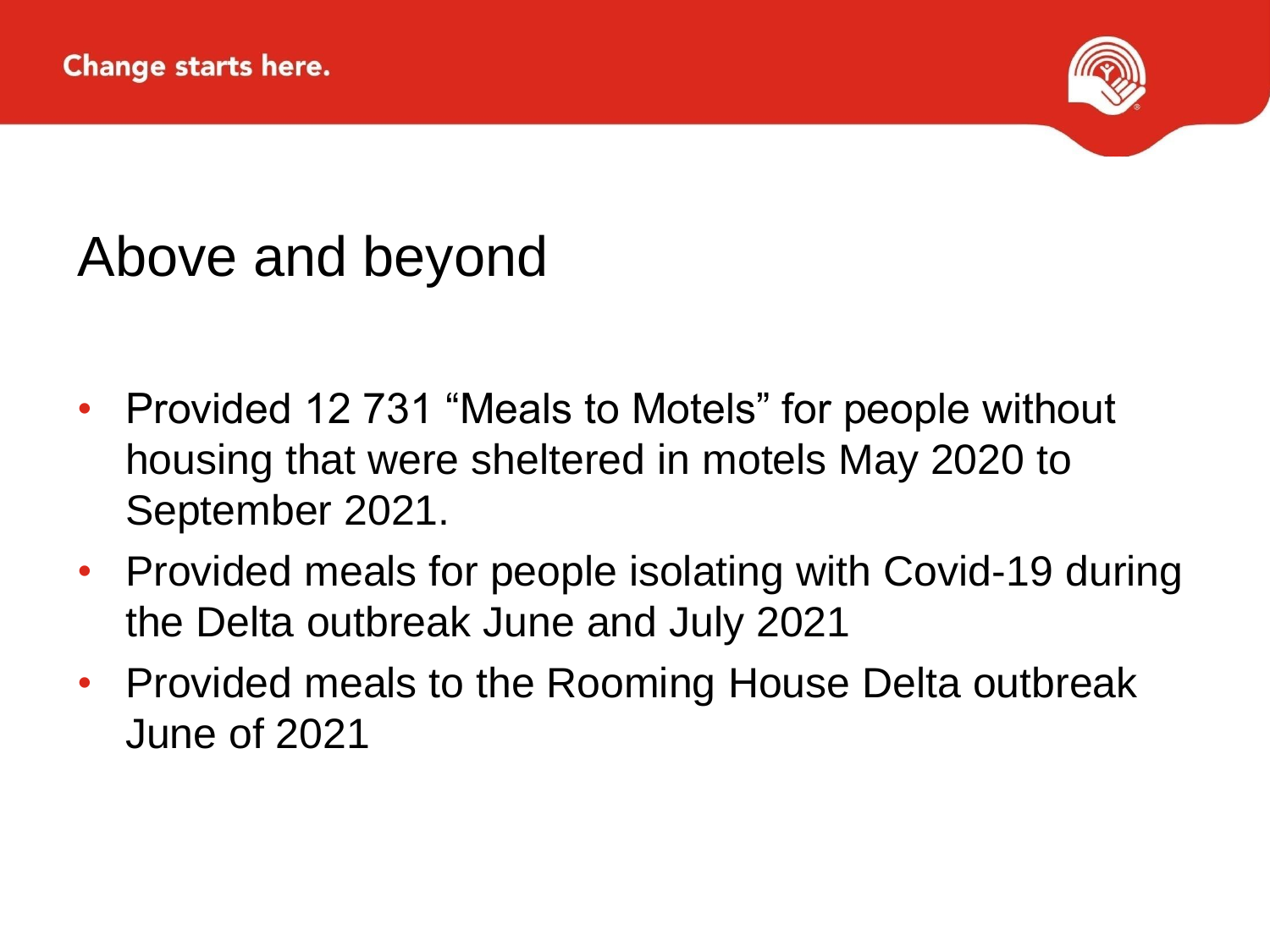

#### 190 710 meals served January 2020 to February 2022

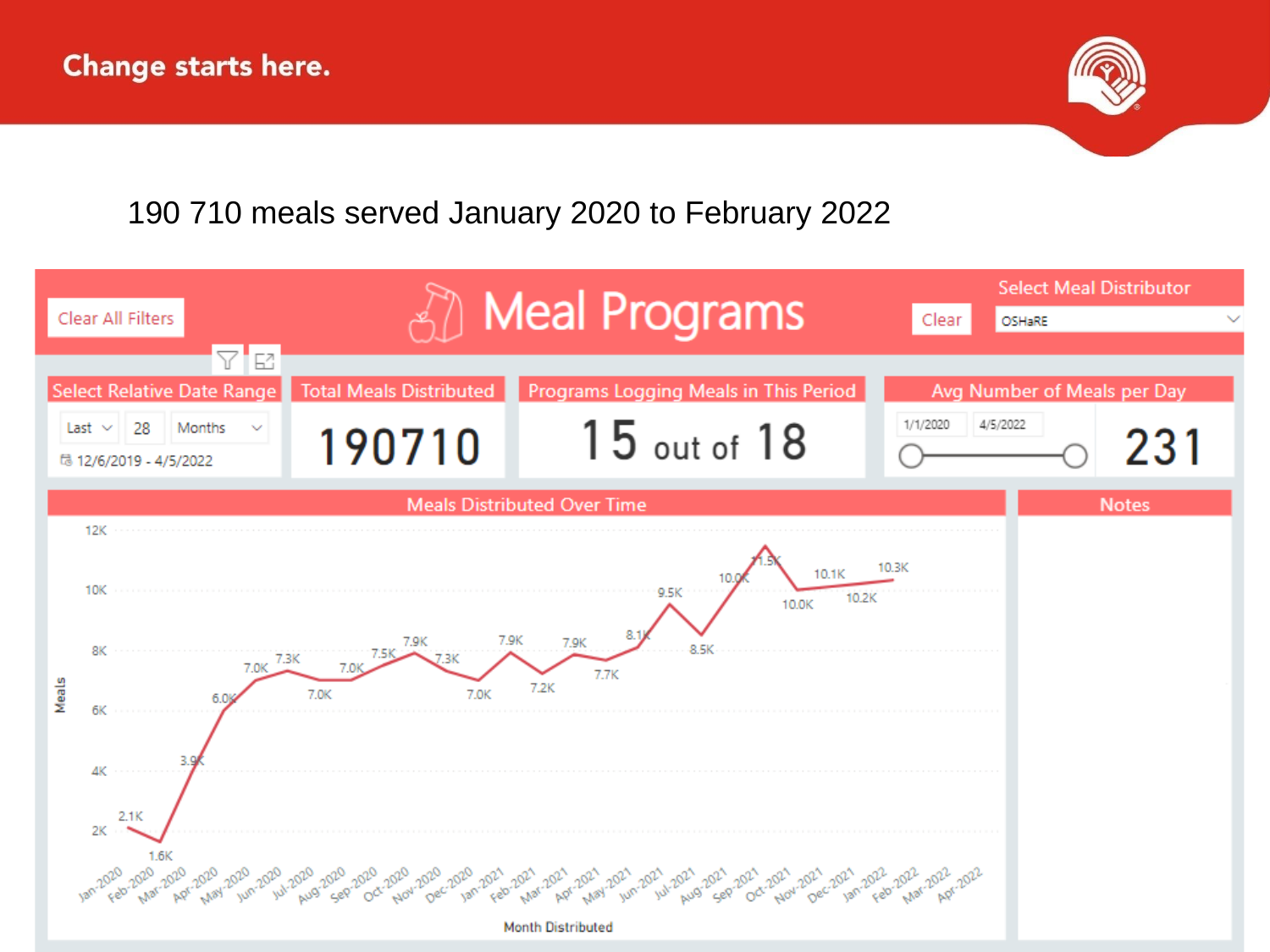

#### Mental Illness

Often defined by behaviours, not diagnosis

Causes are varied – medical and situational

- Not visible to the medical system
- Diagnosis defines supports available
- What is preventable or recoverable **vs** what can be managed **vs** irreversible and chronic
- What is episodic vs ongoing? How do we prevent episodic from becoming chronic?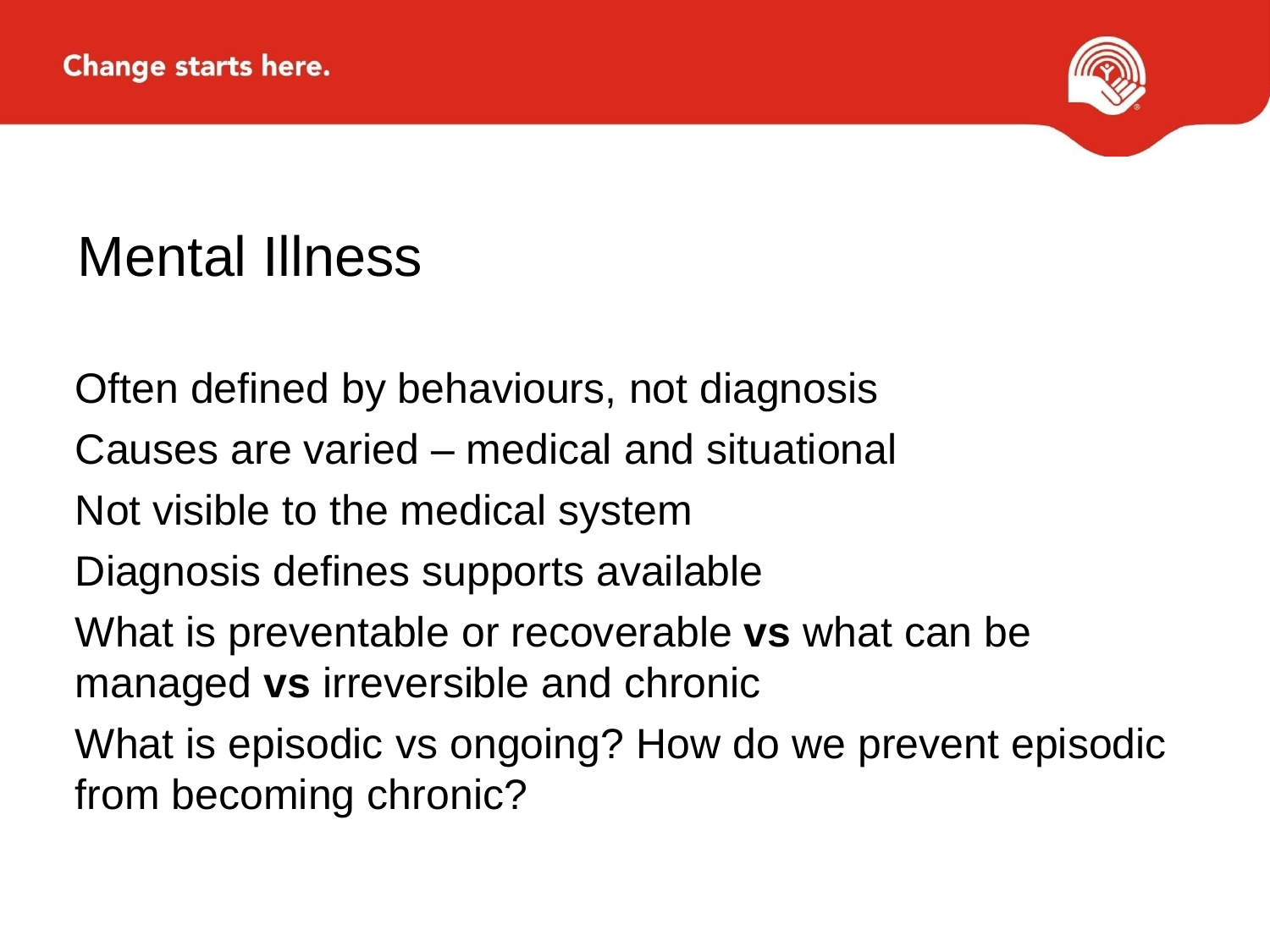

#### Episodic -> Bob hits a bump in the road

Employed, manages budget, but there are no savings, no benefits

Rents a house from a small landlord

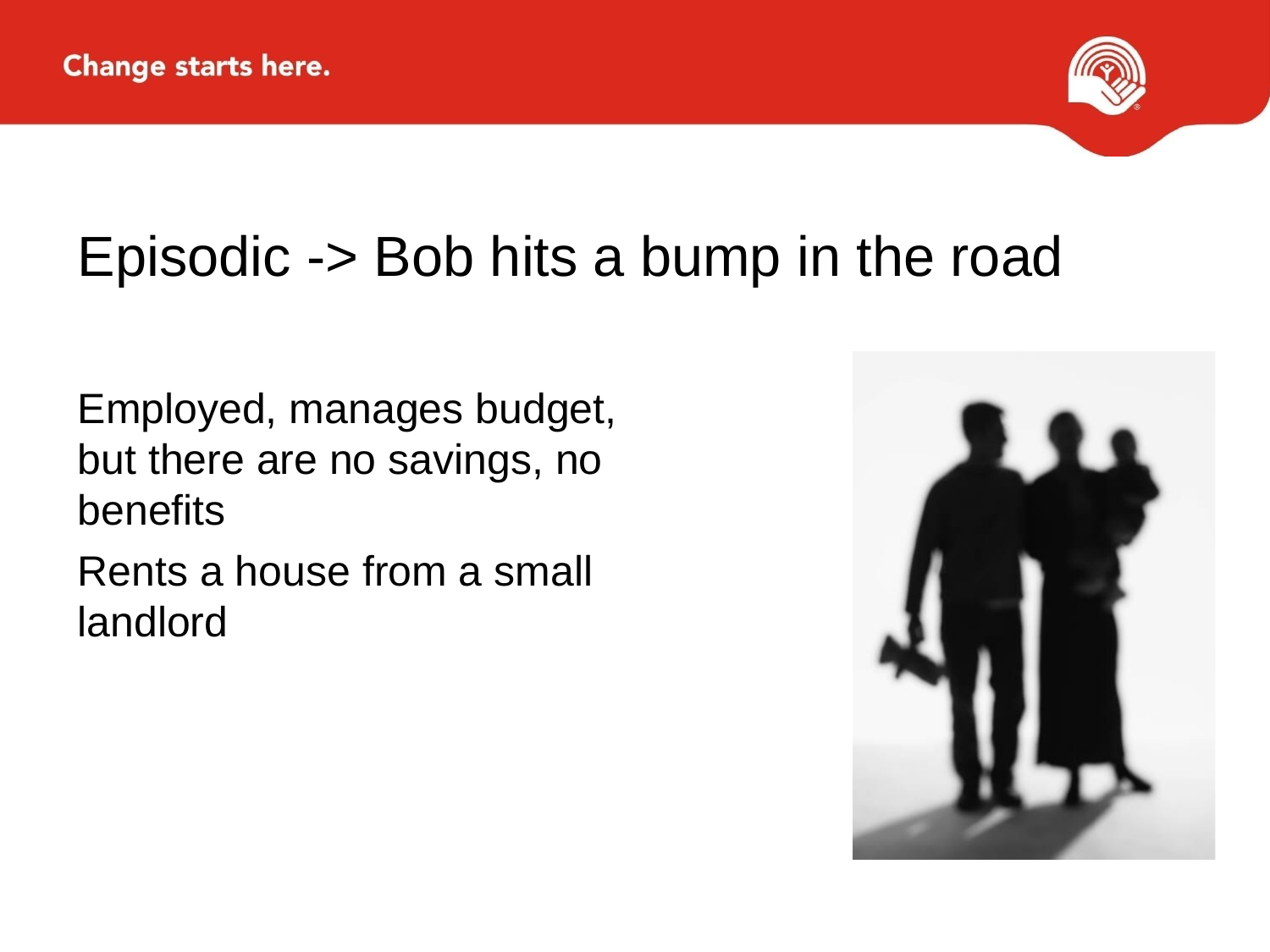#### Chronic -> Suzie has depression

Employed, great benefits

Supportive employer

Owns a small house, budget is tight but manageable while on LTD

Private treatment covered by benefit program

Returns to work 4 months after treatment with accommodations



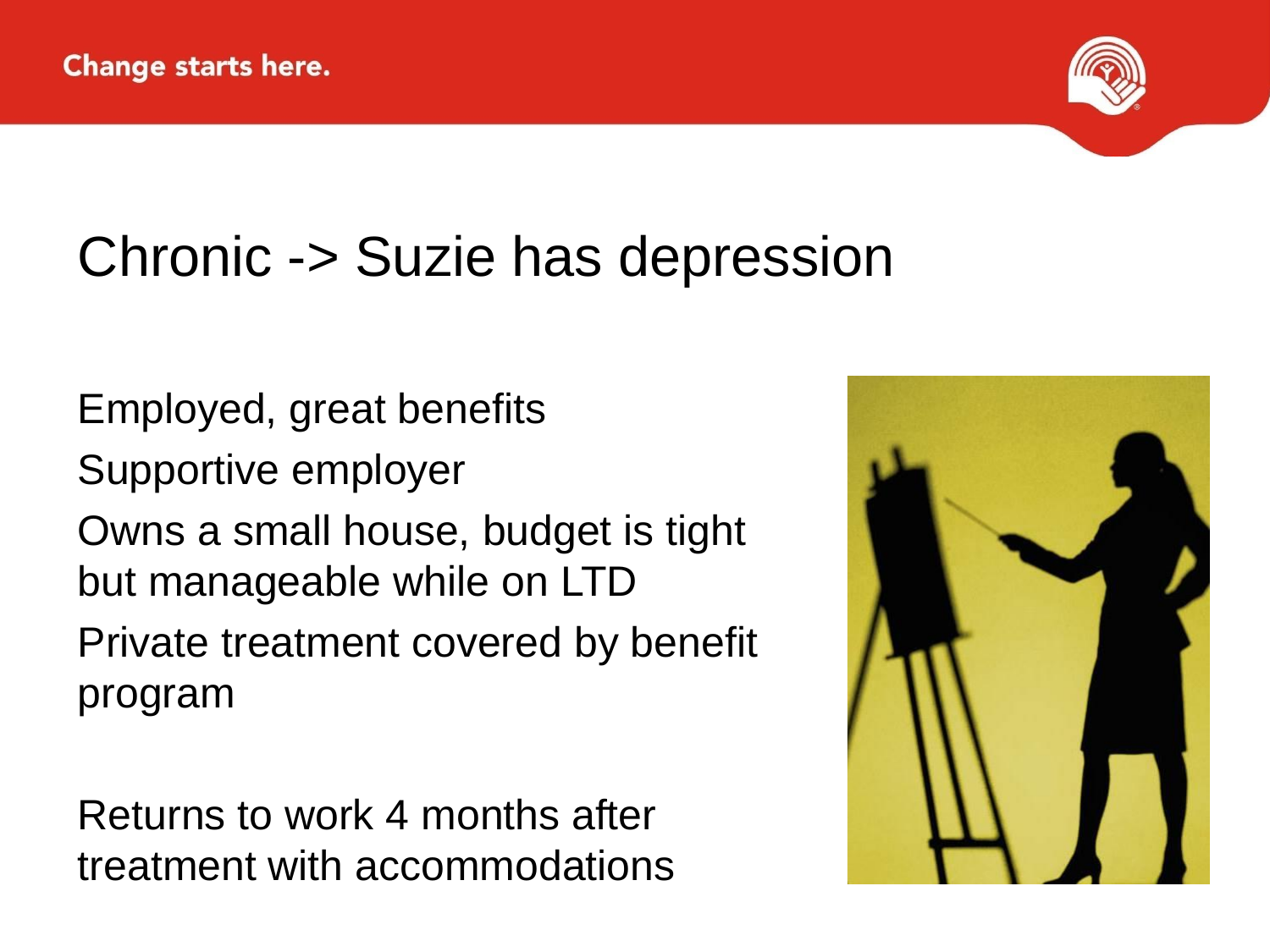#### Change starts here.



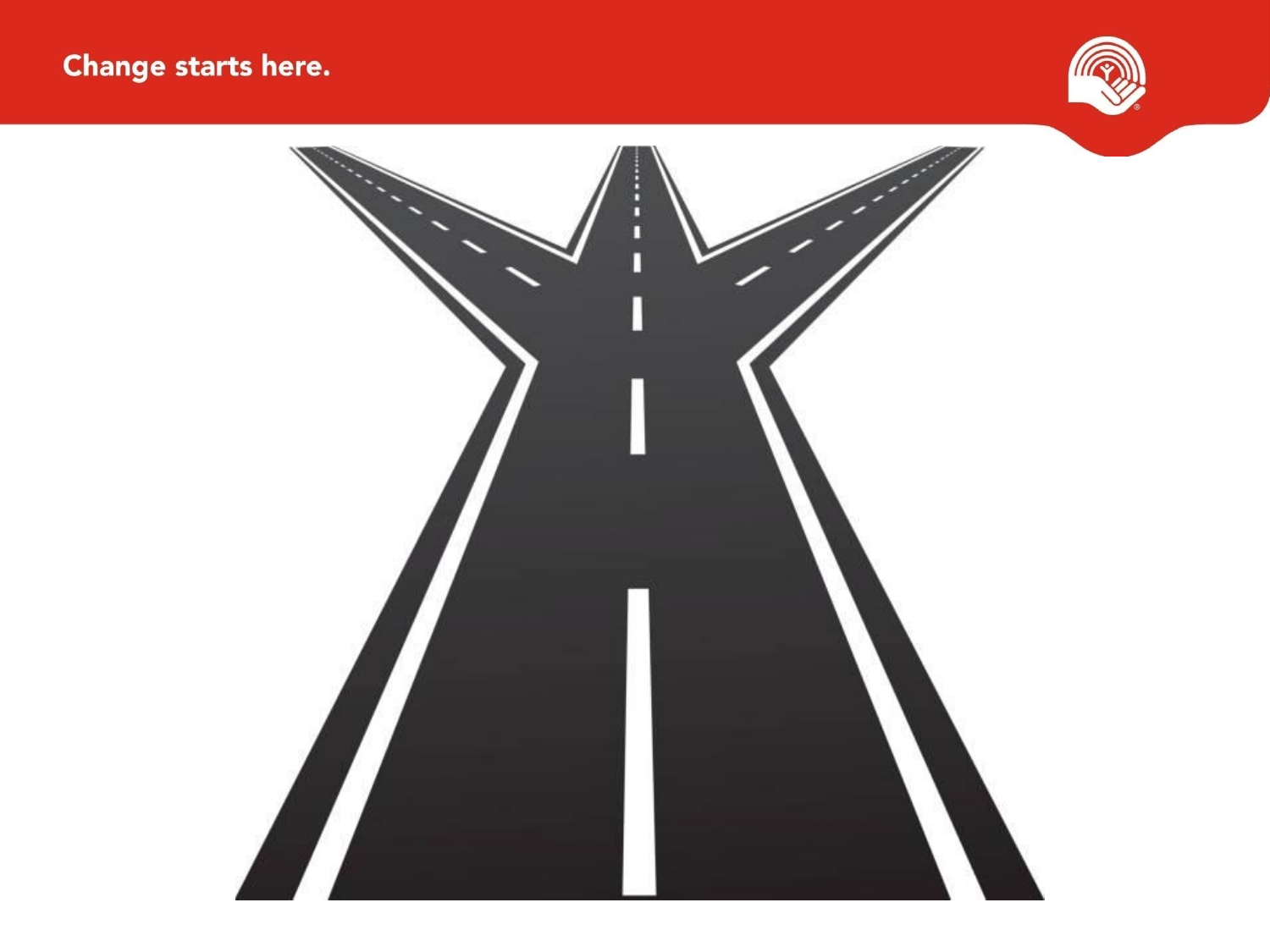

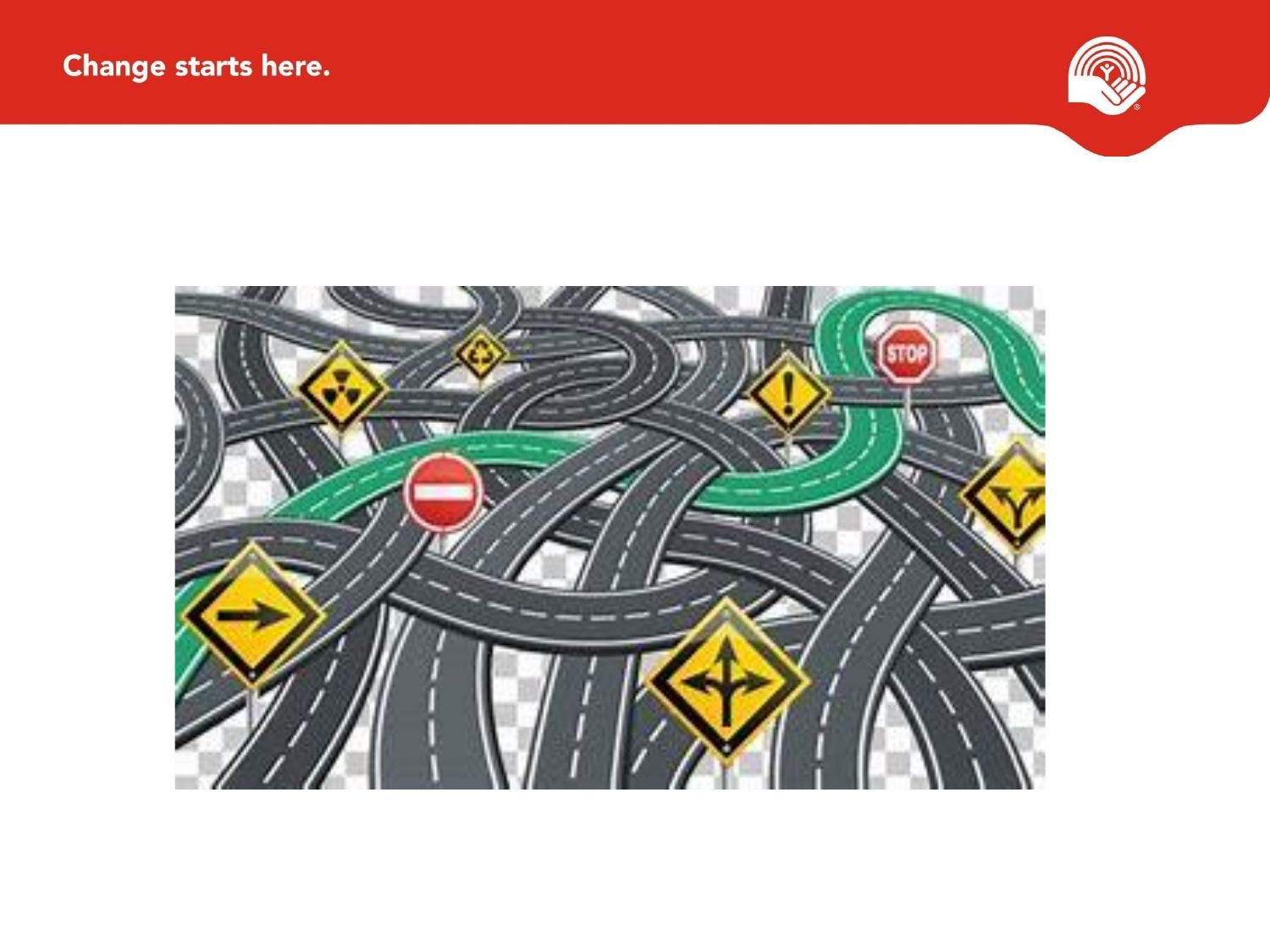

### Medical and mental health

Access to primary care in a timely manner Dependence upon Emergency Department Pandemic access to medical system No adult dental programs Non-prescription pain management not covered Care giver burnout/stress Treatments that are "nice" not covered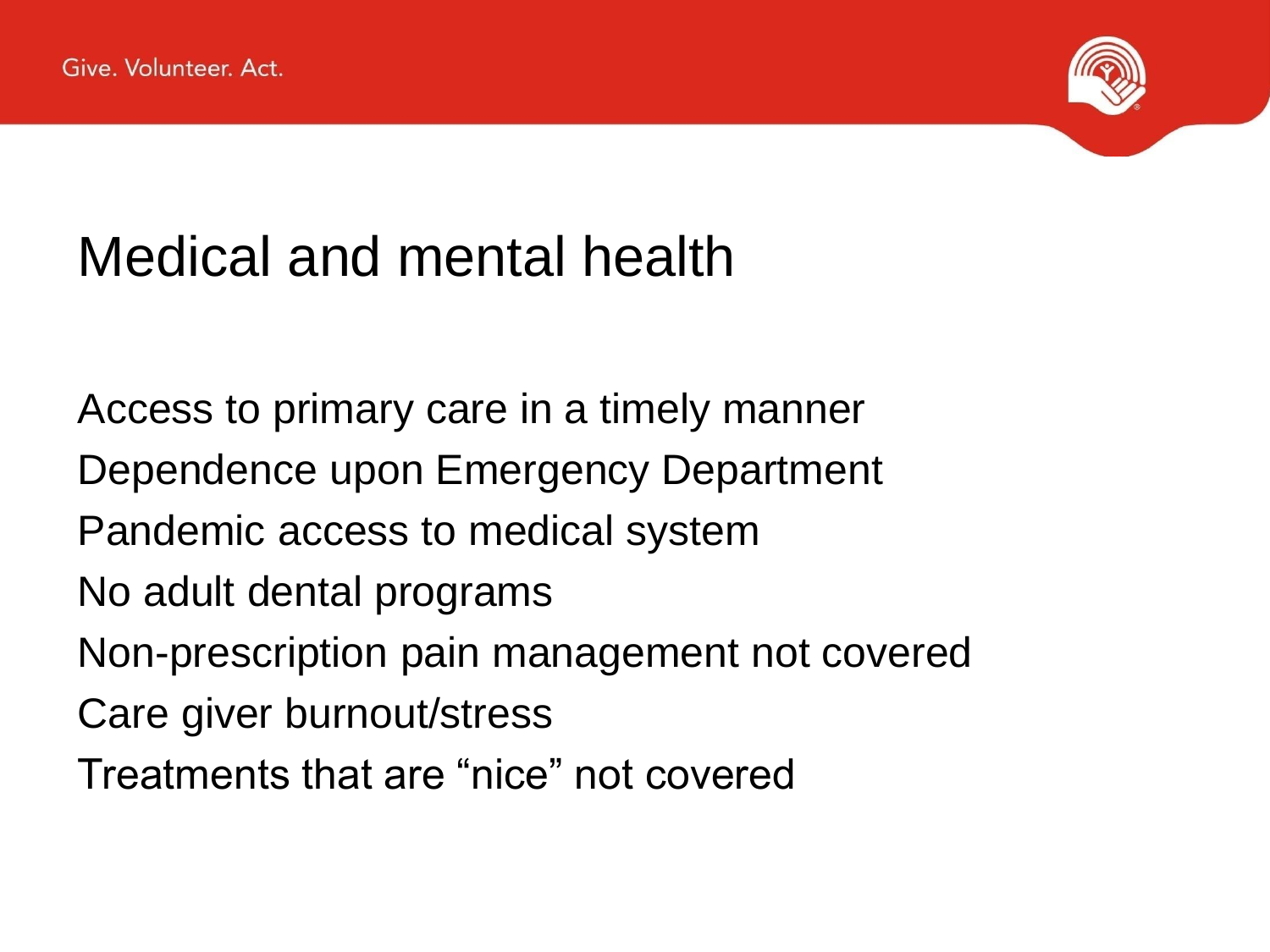

### United Way of Bruce Grey

Barriers asked to address

- 1. Referrals to non-OHIP covered services to get FASTER treatment
- 2. Extreme poverty
- 3. Identification (birth certificate, Health Card etc)
- 4. Connectivity cell phones, internet access, access to technology
- 5. Access to safe affordable housing
	- 1. Cost of housing: rent, utilities, insurance, repairs
- 6. Transportation
- 7. Wrong door agency access
- 8. No centralized case management for all needs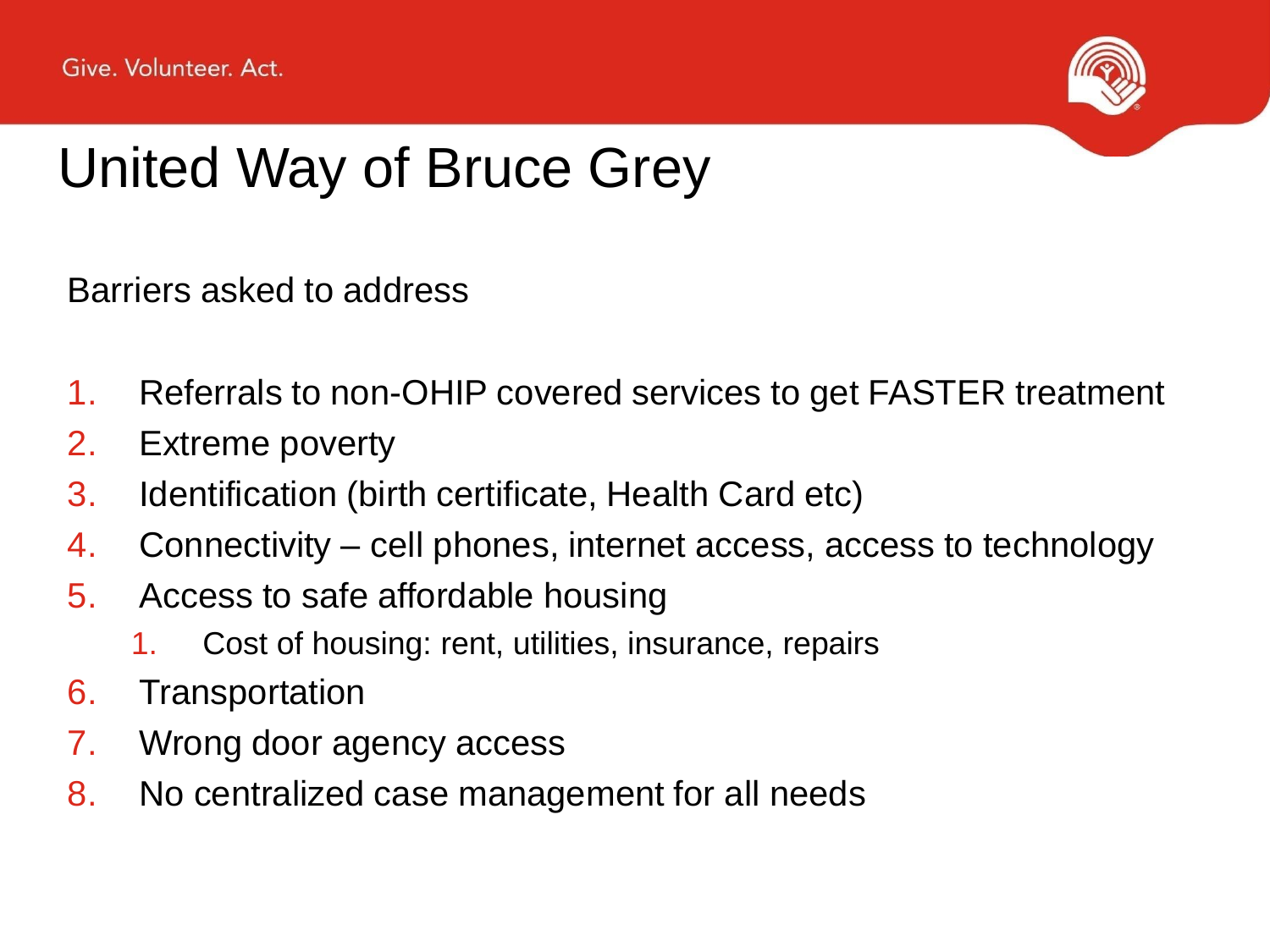

### Barriers to supporting these requests

- Fear in the community
- Siloed, restricted or designated funding
- Need exceeds funds available
- Dependence upon fundraising to meet the needs
- Focus on 'emergency' needs, not prevention
- Distrust the of autonomy of those seeking supports
- Complexity of need is growing, level of need is growing
- Agency/Program capacity, connectedness